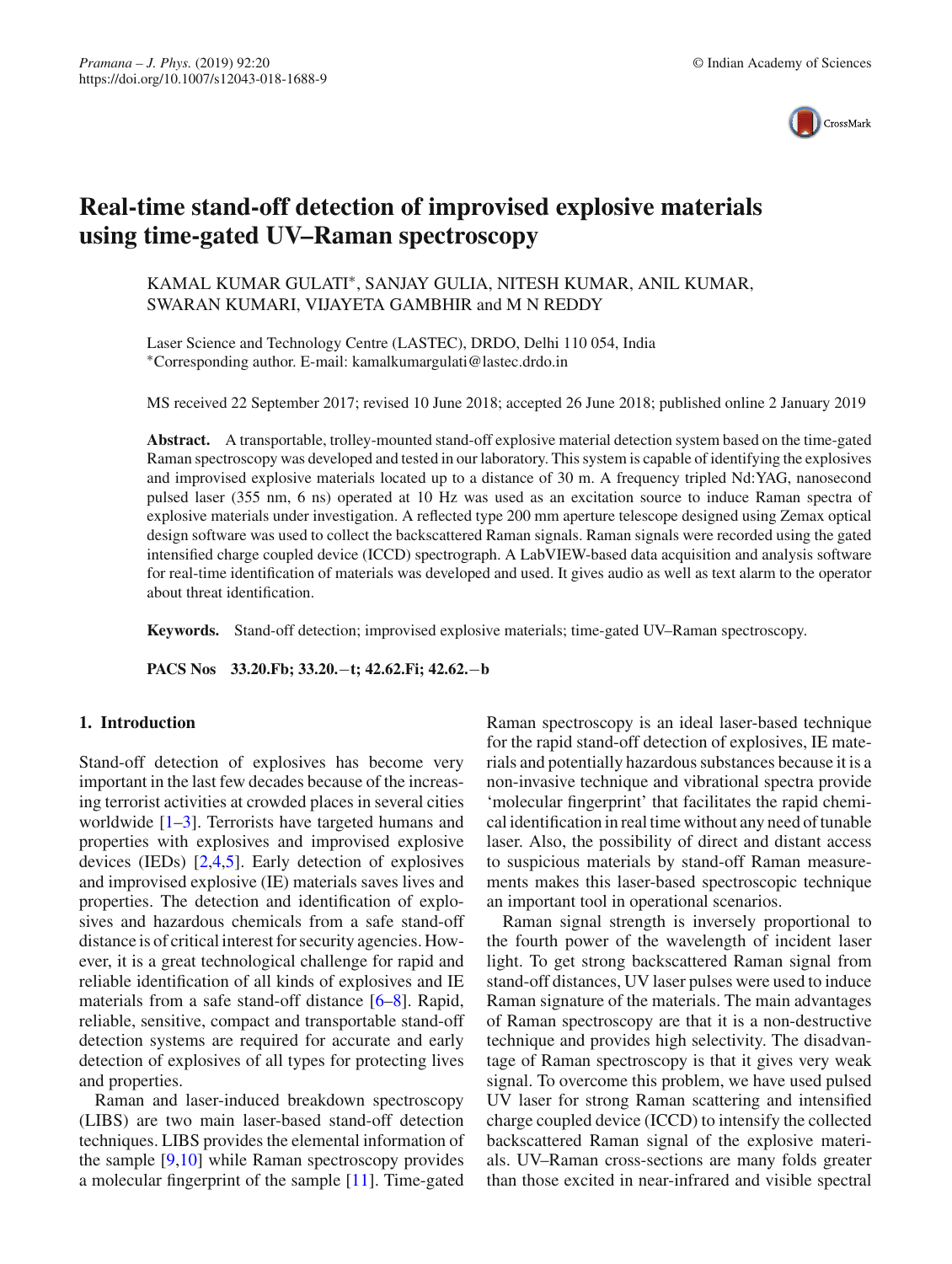regions [\[12](#page-4-10)]. Raman scattering is instantaneous. Thus, if we illuminate the sample with a nanosecond laser pulse, all the Raman scattered photons will be generated during the pulse only. In order to remove the huge solar background and other ambient light, suitable delay and gate width were used in ICCD to open it only during the time when the backscattered Raman light from the sample materials arrived at gated ICCD coupled spectrograph. For this purpose, the arrival time of Raman scattered signal was calculated by distance measurement of the target. Time delay after the laser shot was applied manually to the gate of ICCD, depending on the stand-off distance to the target. By this method, almost all the background noises were successfully removed and even sunlight and ambient light could not make any contribution or very low contribution to the data acquisition. To further improve the signal-to-noise ratio of the collected weak Raman signal of the trace amount of explosive materials, the intensifier tube of the ICCD was kept at a high-gain value. We performed stand-off experiments with explosive materials and IE materials by putting the samples at different distances ranging from 5 to 30 m.

IED is a home-made bomb, fabricated in an improvised manner and constructed from military or nonmilitary components. An IE may be any chemical or mixture of chemicals capable of an explosive reaction. IED materials are typically inorganic salts containing molecular bound oxygen, such as nitrates (e.g. ammonium nitrates, potassium nitrates), chlorates, perchlorates or organic compounds with nitro-, nitramine- or nitrate groups or peroxides. Here, our focus is to detect and identify the fertiliser-based non-military components used in home-made bombs.

Ammonium nitrate (NH<sub>4</sub>NO<sub>3</sub>) is a white crystalline solid used in agriculture as a high-nitrogen fertiliser. This compound is also used in IEDs. It is the main component of ammonium nitrate fuel oil (ANFO), a popular IE material. Major uses of potassium nitrate (KNO3*)* are in fertilisers, rocket propellants, fireworks and IEDs. It is one of the major constituents of gunpowder (black powder) also. Urea can be used to make urea nitrate, a fertilizer-based high explosive that has been used in IEDs. In this work, we have demonstrated the detection of IE materials up to the distance of 30 m using the time-gated UV–Raman spectroscopy.

#### **2. Instrumentation**

In the following section, we shall briefly describe the design technique of the time-gated Raman spectroscopic prototype for explosives detection. A schematic diagram of the instrumentation for stand-off detection using the time-gated UV–Raman spectroscopy is given in figure [1.](#page-2-0)

This prototype consists of a frequency-tripled Nd: YAG laser, reflected-type telescope, designed using the Zemax optical design software and ICCD coupled spectrograph. The pulse laser was a third harmonic of flash lamp-pumped Nd:YAG laser (Quantel, France, Model: Brilliant-B). The laser pulse duration was of the order of 6 ns. Laser beam divergence was 1 mrad.

Raman scattered signals were collected using 200 mm aperture, reflected-type motorised telescope in coaxial geometry having UV enhanced aluminium coating on mirrors. The complete telescope assembly including rejection filter and the focussing lens was housed in a single outer unit with a fixed primary mirror and provision for changing the intermirror distance by moving the motorised secondary mirror. Intermirror separation of the telescope mirrors can be changed using the PC control software. By changing the intermirror separation of the primary and secondary mirrors, the telescope can be focussed on the illuminated area of the sample at a desired distance for proper collection of the backscattered Raman signal from the sample with minimum background noise. A motor controller for moving the secondary mirror was attached with the telescope. Data for the intermirror separation for different target distances have been stored in the telescope controller software. Depending upon the distance of the target, intermirror separation of the mirror can be changed with the help of PC control software to adjust the focal point of the telescope.

The exit of the telescope is coupled to the spectrograph with a circular bundle (bundle diameter: 1.3 mm) of 19 fibre each with a core diameter of 200  $\mu$ m. Numerical aperture of each fibre is 0.22. A lens focusses the light from the output of the telescope to the bundle of the fibre. A long-pass notch filter (Semrock, USA) at a laser wavelength of 355 nm having an optical density of the order of 6 was inserted between the focussing lens and exit of the telescope to reject strong Rayleigh scattered photons. Light collected by the telescope is transmitted to the spectrograph using a fibre bundle. Linear end of the fibre bundle is coupled to the f-matcher of the spectrograph. It focusses the collected light at the motorised entrance slit (variable 10  $\mu$ m to 2 mm) of the triple grating Czerny turner spectrograph (ANDOR, USA). In the present study, 20  $\mu$ m slit size was used. The resolution of the system is around 15 cm−<sup>1</sup> with 20 *µ*m slit. Blazed grating of  $68 \times 68$  mm<sup>2</sup> size having 1800 lines/mm was used to record the spectra. Spectra were recorded with a thermoelectrically cooled (− 20◦C), gated ICCD (ANDOR, USA) having CCD sensor, 25 mm Gen II image intensifier, integrated digital delay generator and thermoelectric cooling interface. Vertical binning was performed in the measurements. The gain of the microchannel plate (MCP) in the image intensifier can be varied using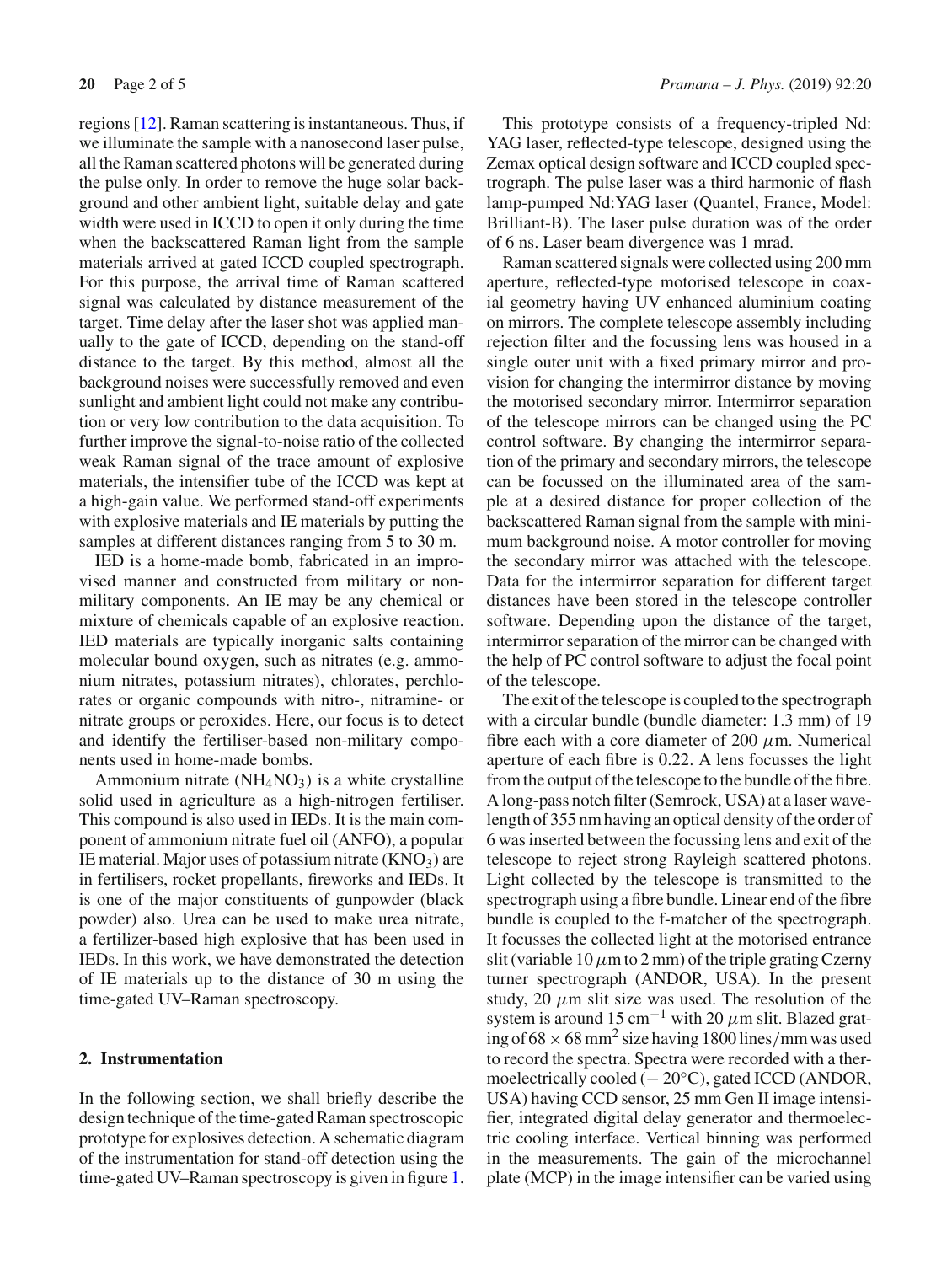

<span id="page-2-0"></span>**Figure 1.** Schematic of stand-off detection system.

software. By increasing the gain, the voltage across the MCP is increased and hence the signal reaching the CCD sensor is amplified. CCD array has  $1024 \times 256$  pixels, where each pixel size is  $26 \times 26 \ \mu \text{m}^2$ . The 256 pixels were binned and acquired on a PC as a single spectrum to enhance the sensitivity. ICCD has an in-built electronic card. Gate delay with respect to transistor– transistor logic (TTL) pulse and the gate width of ICCD can be controlled using the software. The gated detection was carried out by triggering (external trigger mode) the ICCD camera using Q-switched 5V-TTL pulse from the laser. Depending on the laser pulse duration and stand-off distance to the target, suitable gate width and delay were used in ICCD. All measurements were carried out in daylight. The resulting spectra were acquired and analysed using the LabVIEW-based software.

The Raman spectrum of molecules provides an excellent fingerprint, which can be used for the identification of the species. The analysis of Raman spectrum manually is a time-consuming process and security personal cannot afford it in a real scenario. Automation of acquisition and analysis of Raman signal for identifying the sample is required for operations in a real scenario. The LabVIEW-based user-friendly software was developed and used to acquire and process the spectra obtained by ANDOR spectrometer on illuminating the explosive sample by 355 nm laser. Reference Raman spectra of several explosives, IED materials and hazardous materials were acquired to build a library of the software of the explosives detection system. The software automatically performs the following major functions: capturing the data from the spectrometer, spectrum data processing, peak picking, Raman shift measurement in wave number and signature matching (Raman shift) with a reference library and displaying the name of identified explosive along with audio alarm in real time. Software data library is upgradable and the user can save spectra of new reference materials. Acquisition and analysis software performs data analysis in real time to identify the materials. The particular high sensitivity reached in the detection of explosives was due to the specific optical design and electro-optics components adopted. The sensor was successfully tested on many explosives and hazardous chemicals.

#### **3. Experimental procedure**

Experiments were performed on ammonium nitrate, potassium nitrate and urea sample from the stand-off distances of 5–30 m. Telescope focal point was aligned at the sample position using red pointing fibre-coupled laser diode (power 5 mW). For each stand-off distance, the intermirror separation of the telescope was adjusted using PC control software to collect the proper Raman signal with minimum environmental noise. The UVlaser beam was aligned with the optical axis of the telescope, and the illuminated area of the sample was located at the centre of view area of the telescope at a desired stand-off distance. For each measurement, Raman signals of 20 shots of laser pulse were accumulated. For each stand-off distance, the control values of ICCD camera, i.e. gate delay from the laser pulse and laser pulse energy, were modified for optimised detection from different distances.

### **4. Result and discussion**

Figures [2–](#page-3-0)[4](#page-3-1) illustrate the recorded Raman spectra of a powder sample of 1 mg of ammonium nitrate, potassium nitrate and urea using ANDORE software from a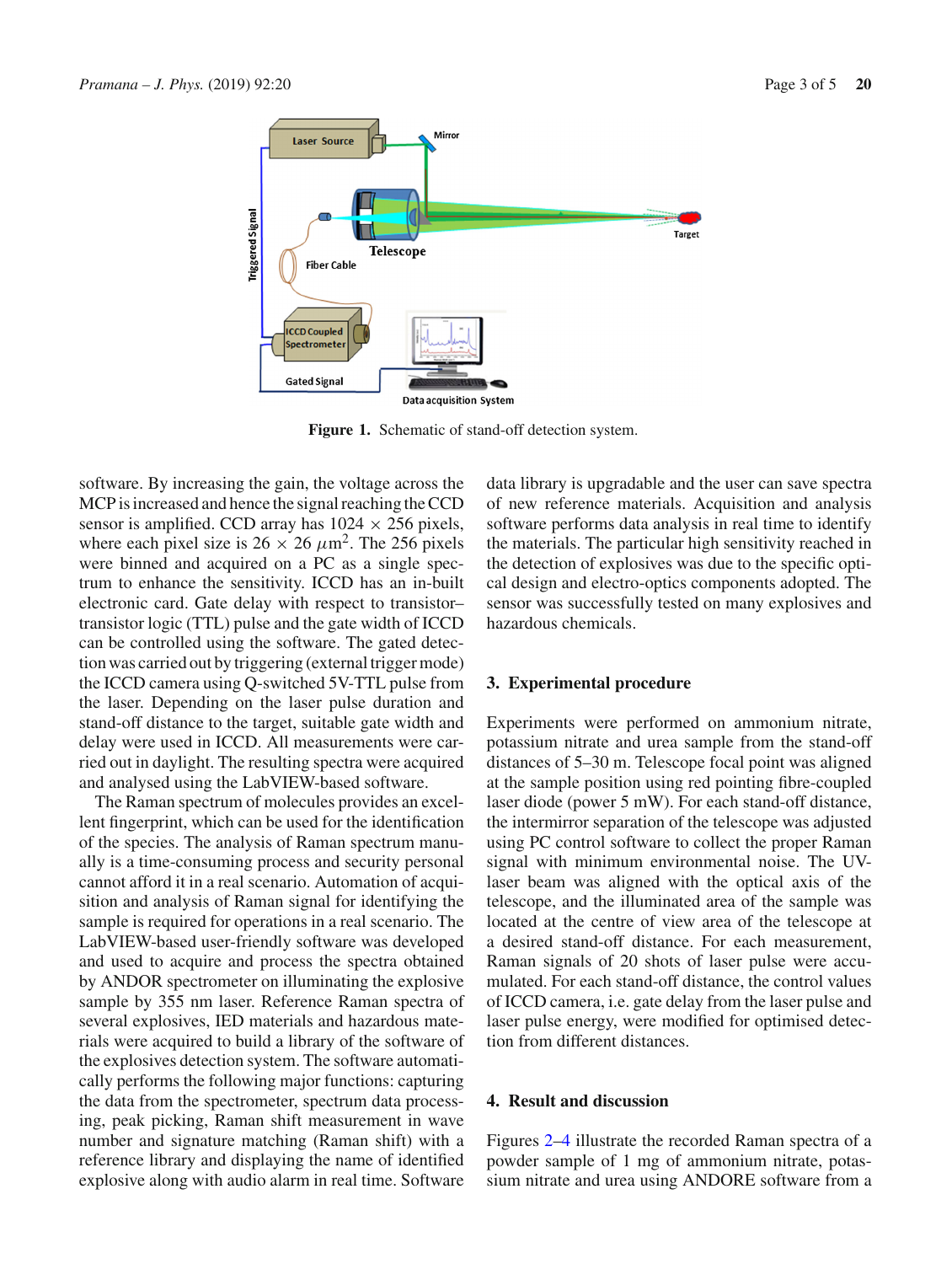

<span id="page-3-0"></span>**Figure 2.** Recorded Raman spectra of ammonium nitrate from 30 m.



**Figure 3.** Recorded Raman spectra of potassium nitrate from 30 m.



<span id="page-3-1"></span>**Figure 4.** Recorded Raman spectra of urea from 30 m.

distance of 30 m using 355 nm excitation wavelength, 30 mJ pulse energy and 20 integration pulses. ICCD gate width and time delay of 10 and 200 ns were used for 30 m distance. Raman lines of the recorded spectra were analysed using the available literature data [\[13](#page-4-11)[–19](#page-4-12)].

In the Raman spectra of ammonium nitrate, the weak band at 714 cm−<sup>1</sup> and very strong Raman band at 1045

cm−<sup>1</sup> are attributed to the internal covalent vibration of the  $NO_3^-$  ions. The band at 1045 cm<sup>-1</sup> originates from the totally symmetric  $NO_3^-$  stretching vibration. Very low intense line around 714 cm−<sup>1</sup> is due to inplane bending of nitrate ion  $(NO<sub>3</sub><sup>-</sup>)$ . The 1416 cm<sup>-1</sup> band came from the asymmetric  $NO_3^-$  stretching. Very